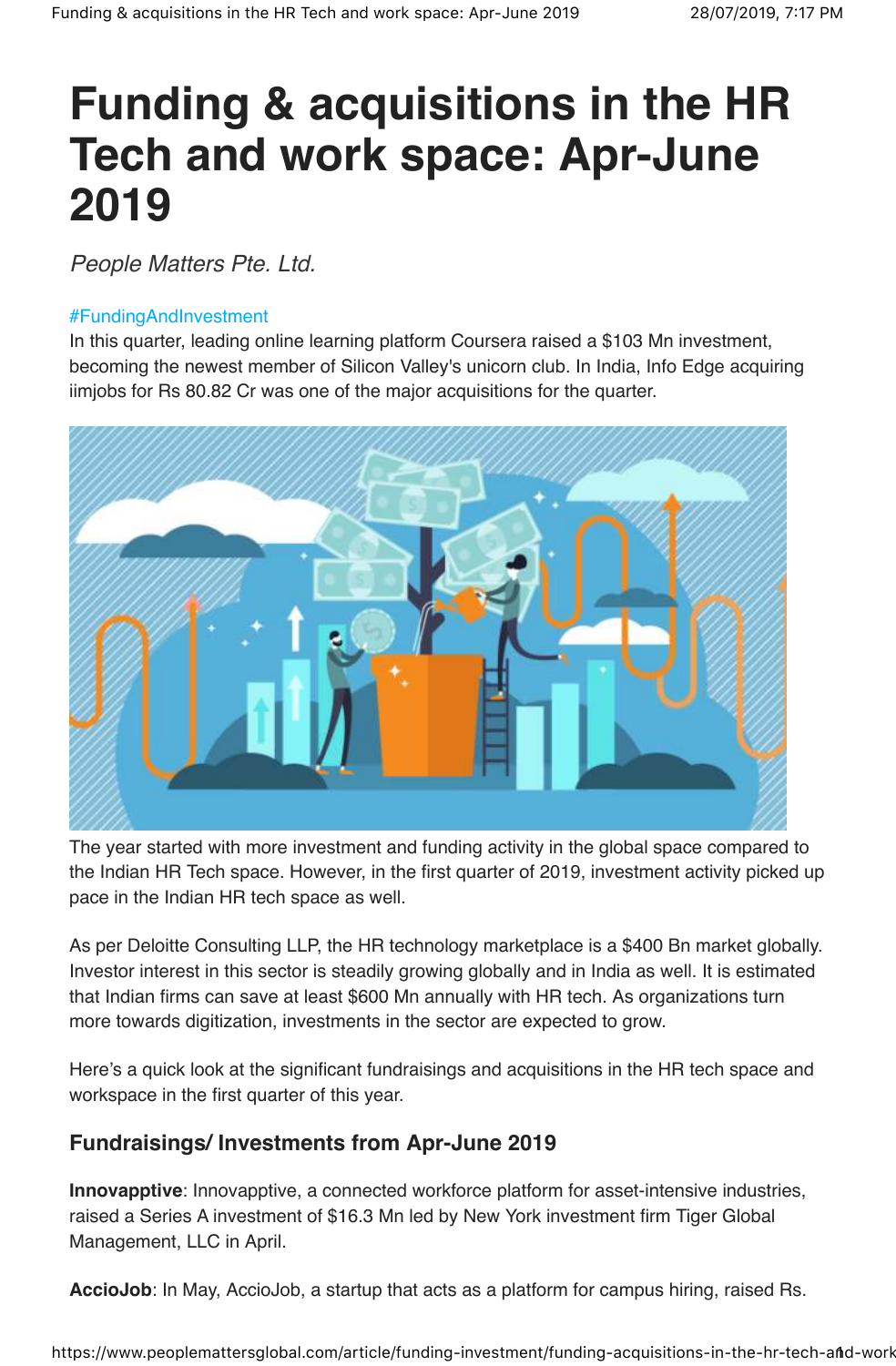1.25 Cr, led by Mehta Ventures.

**Pesto**: Pesto, a career accelerator startup raised seed funding of about \$ 2 Mn led by Matrix Partners India in May. Swiggy Founders Sriharsha Majety, Rahul Jaimani and Nandan Reddy; Innov8 Founder Ritesh Malik; Posist Founder Ashish Tulsian and Jack Yeung of OIC Capital were among others who participated in this investment round.

**Skillenza**: Bengaluru based HR tech startup, Skillenza raised \$1 Mn pre-Series-A funding in May. This round of funding was led by CBA Capital's Education Catalyst Fund (ECF), along with Blume Ventures and Tracxn Labs, Let'sVenture, CIO Angel Network, Keiretsu Forum, and Hyderabad Angels.

**Hyperhire**: B2B HR solutions platform, Hyperhire raised \$200,000 (about Rs 1.39 Cr) investment from Seoul based early-stage venture capital firm Springcamp in May. The seed funding will be utilized by the HR tech platform to launch 'JOBKET' - a platform for referrals in the HR process - in India.

**Dockabl**: Employee experience platform Dockabl raised \$1.26 Mn in its Pre-Series A funding round led by a pool of marquee investors including Aditya Berlia (Apeejay Group of Companies), Ritesh Malik (Guerrilla Ventures), Sanjay Kapoor, Angad Singh Malhotra, and Arun Kapur in June.

**Kredily**: Founded in 2017, Kredily offers workflow automation for critical Payroll and HR processes soaring on its freemium model drawing considerable attention from small and medium enterprises. The two-year-old HR tech startup raised \$750,000 in a seed funding round led by Fosun RZ Capital, an affiliate of Chinese conglomerate Fosun Group in June.

**TapChief**: TapChief, a platform for professionals to earn incomes without a full-time job, raised a funding round of \$650k from 50+ investors including SEA-based VC Firm 500 Startups, AngelList India, Stanford Angels, and SucSeed Venture Partners in June. Existing investors Paytm, NuVentures, Aprameya Radhakrishna (Founder, Vokal & TFS) also participated in the round alongside a number of marquee angel investors like Kunal Shah (Founder, Freecharge & CRED), Mekin Maheshwari (ex-CPO, Flipkart) and Amit Ranjan (Founder, Slideshare).

Globally, leading online learning platform **Coursera** made news by raising a \$103 Mn investment in a Series E equity round. SEEK Group, which invests in online employment and education businesses, led the round while existing investors Future Fund and NEA also participated in the funding. The funding round makes Coursera the newest member of Silicon Valley's unicorn club.

In April, California based **Eightfold.ai**, creator of a Talent Intelligence Platform, announced it has added IVP to its growing list of investors in raising \$28 Mn in a Series C financing. The round, joined by Foundation Capital and Lightspeed Ventures who led previous funding rounds, brings Eightfold.ai's total funding to \$55 Mn.

Another big investment globally was San Francisco based **SmartRecruiters** raising \$50 Mn in a Series D round of funding led by Insight Partners, with participation from Rembrandt Venture Partners and Mayfield Fund in May. The startup aims to help companies find, select, and hire new talent, with a software-as-a-service (SaaS) platform spanning the entire